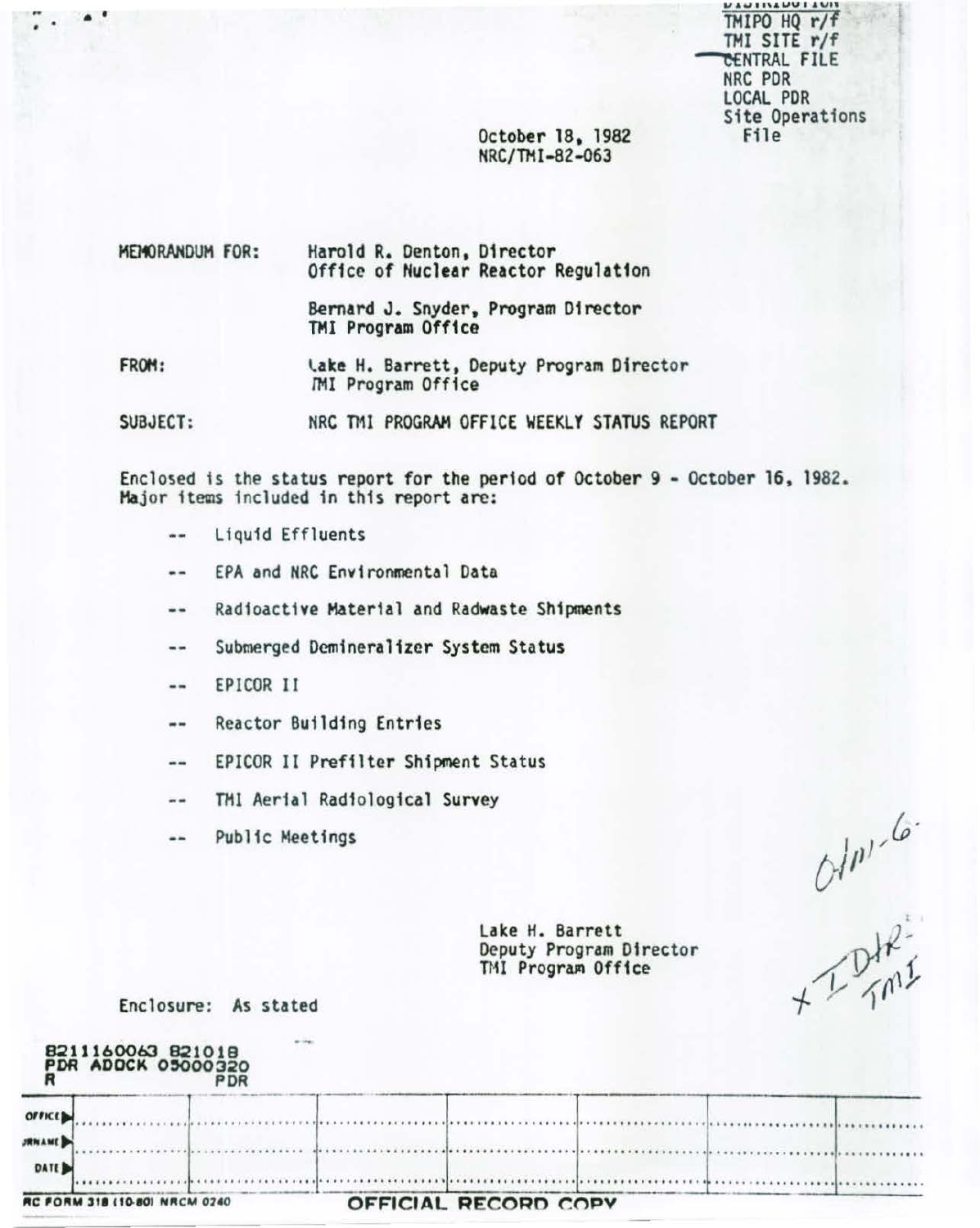October 18, 1982

Harold R. Denton Bernard J. Snyder

cc w/encl: **EDO OGC** Office Directors Commissioner's Technical Assistants **NRR Division Directors** NRR A/D's Regional Administrators IE Division Directors TAS **EIS** TMI Program Office Staff (15) PHS EPA DOE **RI Division Directors** Public Affairs, RI State Liaison, RI

| OFFICED TMIPO                  | <b>TMIPO</b>     | TMIPO,     | TNIPOL                      |          | <b>TINTPOL</b> |  |
|--------------------------------|------------------|------------|-----------------------------|----------|----------------|--|
| IURNAMED LGage: js             | <b>JWJAde</b>    | MShanbaky  | Arasano                     | TMIPO W  | LBarrett       |  |
| DATE 10/16/82                  | $10/ \gamma/82 $ | 10/<br>182 | 10/<br>182                  | 10/18/82 | 10/16/82       |  |
| IRC FORM 318 (10.80) NRCM 0240 |                  |            | <b>OFFICIAL RECORD COPY</b> |          |                |  |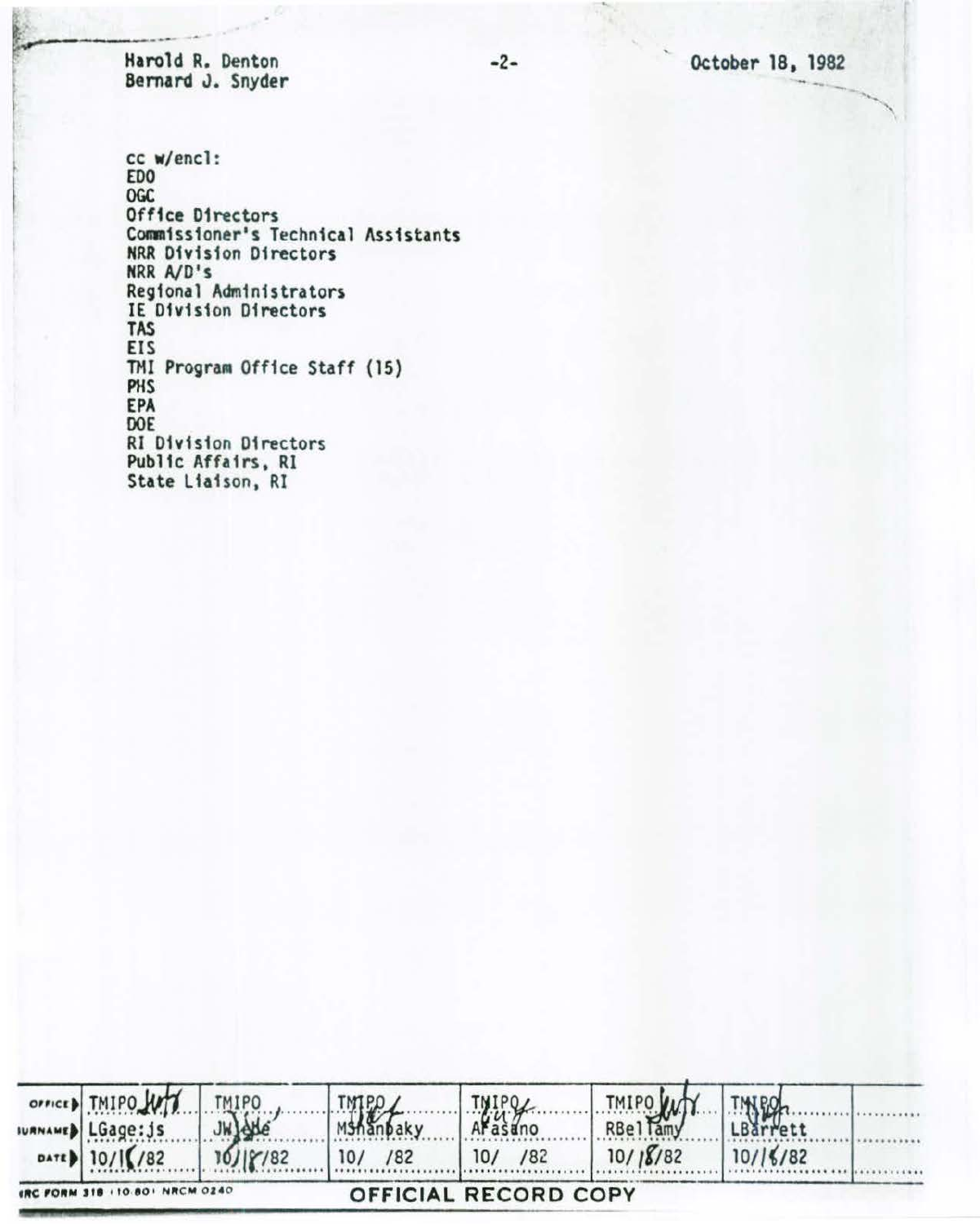# NRC TMI PROGRAM OFFICE WEEKLY STATUS REPORT

October 9, 1982 - October 16, 1982

### Plant Status

 $\cdot$ 

. Core Cooling Mode: Heat transfer from the reactor coolant system (RCS) to reactor building ambient.

- Available Core Cooling Modes: Mini Decay Heat Removal (MDHR) system.

RCS Pressure Control Mode: RCS is vented to the reactor building.

Major Parameters (as of 0600, October 15, 1982) (approximate values) Average Incore Thermocouples\*: 110°F Maximum Incore Thermocouple\*:  $127°F$ 

RCS Loop Temperatures:

| Hot Leg**                                       | $93^{\circ}F$                    | 91°F                   |
|-------------------------------------------------|----------------------------------|------------------------|
| Cold Leg $\begin{pmatrix} 1 \\ 2 \end{pmatrix}$ | $75^{\circ}$ F<br>$77^{\circ}$ F | 76°F<br>$77^{\circ}$ F |

Pressure: The reactor coolant system is vented to the reactor building.

Reactor Building: Temperature:  $70^{\circ}$ F Pressure:  $-0.20$  psig Airborne Radionuclide Concentrations:

> 6.4 E-7 uCi/cc  $H^3$ (sample taken 10/13/82) 2.5 E-9 uCi/cc particulates (sample taken 10/14/82) Kr<sup>85</sup> concentrations ase below the lower limit of detection (LLD):  $6.2 E-6$  uCi/cc

#### 1. Effluent and Environmental (Radiological) Information

Liquic effluents from the THI site released to the Susquehanna River after processing, were made within the regulatory limits and in accordance with NRC requirements and City of Lancaster Adreement.

During the period October 7, 1982, through October 14, 1982, the effluents contained no detectable radioactivity at the discharge point and individual effluent sources, which originated within Unit 2. contained no detectable radioactivity.

\*Uncertainties exist as to the exact location and accuracy of these readings. \*\*The primary water level is below the hot leg temperature sensors.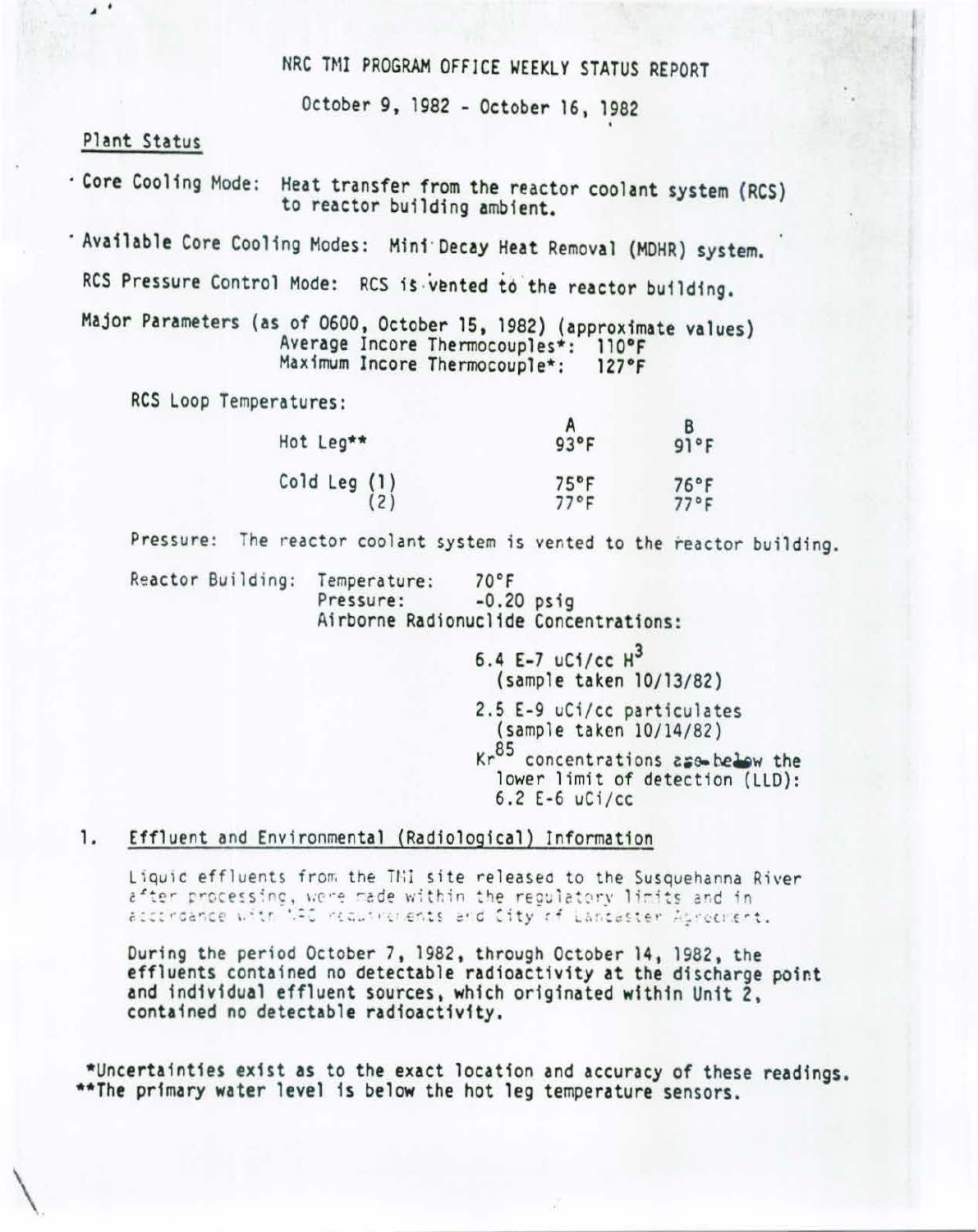#### 2. Environmental Protection Agency (EPA) Environmental Data

The EPA measured Kr-85 concentrations at several environmental monitoring stations and reported the following results:

| Location               |                         | September 10, 1982 |    | tember 24, 1982       |  |
|------------------------|-------------------------|--------------------|----|-----------------------|--|
|                        |                         |                    |    | (pC1/m <sup>3</sup> ) |  |
| Goldsboro              | $\epsilon$ , $\epsilon$ | $\rightarrow$ X.   | 21 |                       |  |
| Middletown             |                         |                    | 21 |                       |  |
| Yorkhaven              |                         |                    | 22 |                       |  |
| TMI Observation Center |                         |                    | 24 |                       |  |

- The EPA Middletown Office has not received the environmental Kr-85 for the samples which were taken subsequent to September 24, 1982, from the EPA's Counting Laboratory at Las Vegas, Nevada. These results will be included in a subsequent report.
- No radiation above normally occurring background levels was detected in any of the samples collected from the EPA's air and gamma rate networks during the period from October 6, 1982 through October 14, 1982.

#### NRC Environmental Data 3.

Results from NRC monitoring of the environment around the TMI site were as follows:

The following are the NRC air sample analytical results for the onsite continuous air sampler:

| Sample   | Period                       | $1 - 131$<br>(uCi/cc) | $Cs - 137$<br>(uC1/cc) |
|----------|------------------------------|-----------------------|------------------------|
| $HP-340$ | October 6 - October 13, 1982 | $5.8 E-14$            | $5.8 E-14$             |

- Licensee Radioactive Material and Radwaste Shipments 4.
	- On October 8, 1982, 79 drums containing contaminated laundry from  $\sim$ Units 1 and 2 were shipped to Interstate Uniform Services, New rensington, Pennsylvania.
	- On October 8, 1982, two Unit 2 reactor coolant samples were shipped -to the Babcock and Wilcox Lynchburg Research Center, Lynchburg, Virginia.
	- On October 11, 1982, two Unit 1 solidified evaporator bottoms were  $\ddotsc$ shipped to U.S. Ecology (Hanford Burial Site), Richland, Washington.
	- On October 12, 1982, two Unit 2 25-ml reactor coolant bleed tank "A"  $-4$ liquid samples were shipped to Westinghouse Hanford Company, Richland, Washington.

÷,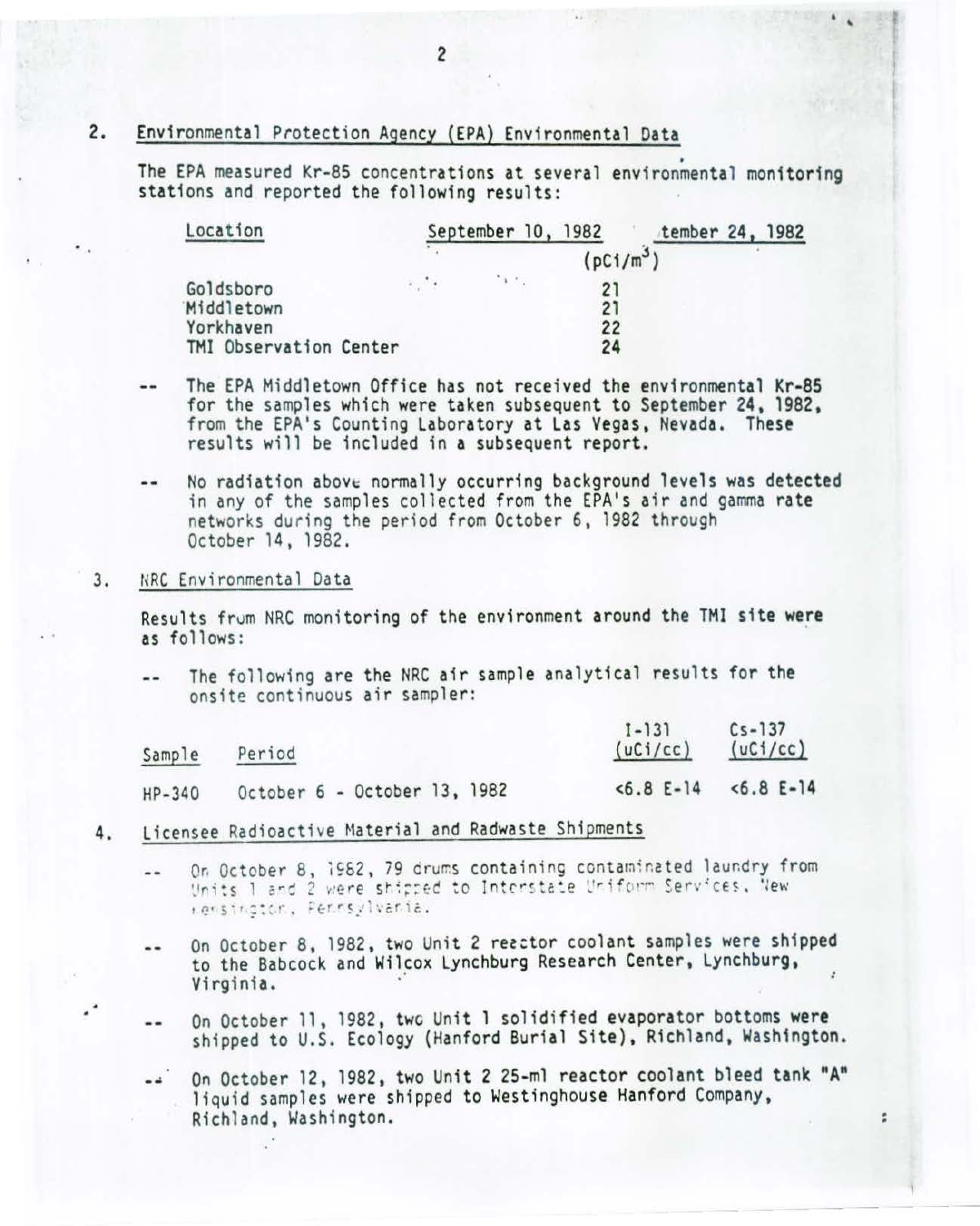- •• On October 13, 1982, two Unit 1 solidified evaporator bottoms were shipped to U.S. Ecology, Richland, Washington.
- •• On October 14, 1982, one Unit 1 solidified evaporator bottom, and ning U.S. Ecology, Richland, Washington.<br>-- On October 15, 1982, 77 drums containing contaminated laundry from
- Units 1 and 2 were shipped to Interstate Uniform Services, New Kensington, Pennsylvania.

### Major Activities

-..~·

- Submerged Demineralizer System (SDS). SDS completed processing Batch 1. No. 37 (approximately 5,000 gallons of miscellaneous letdown water) on<br>October 7, 1982 and is presently in standby statur
- 2. EPICOR II. The EPICOR II system 1s presently in standby status.
- 3. Reactor Building Entries. Four reactor building entries were conducted during the week of October 10, 1982. (Reactor building entries are typ ically scheduled on Monday, Wednesday, and Friday with makeup entries on Thursday.)

The ongoing flushing of reactor building interior surfaces has added approximately 60,000 gallons of processed water to the reactor building<br>sump. Thirty thousand gallons of this water have been subsequently transferred to the SDS feed tanks for reprocessing. Flushing of the reactor building dome has been completed. The current decontamination effort is focused on remote spraying below the 305 ft. elevation and a manual decontamination of the polar crane.

In conjunction with these decontamination activities, the closed circuit television inspection of the 282 ft. elevation has continued. A prominent "dirt ring" approximately one foot wide was visible on vertical surfaces. The elevation of the "dirt ring" appears to correspond to the elevation of the reactor building high water level (291 ft.). An<br>exactional the 282 ft. floor surfaces was masked by approximately four inches of water which accumulated in the reactor building basement from decontamination activities. The water appeared relatively clear, but its depth disterted the view of the floor surface. An inspection of the reactor coolant drain tank cubicle, which included an inspection of the rupture disk discharge pipe, did not identify any component damage.

In addition to decontamination, the following reactor building activities are schedwled for the remainder of October:

- A second attempt to uncouple the three leadscrews st111 coupled to their control rod spider assemblies,
- Temporary power installation to the polar crane, and
- Preparation of work packages for testing the polar crane motors. --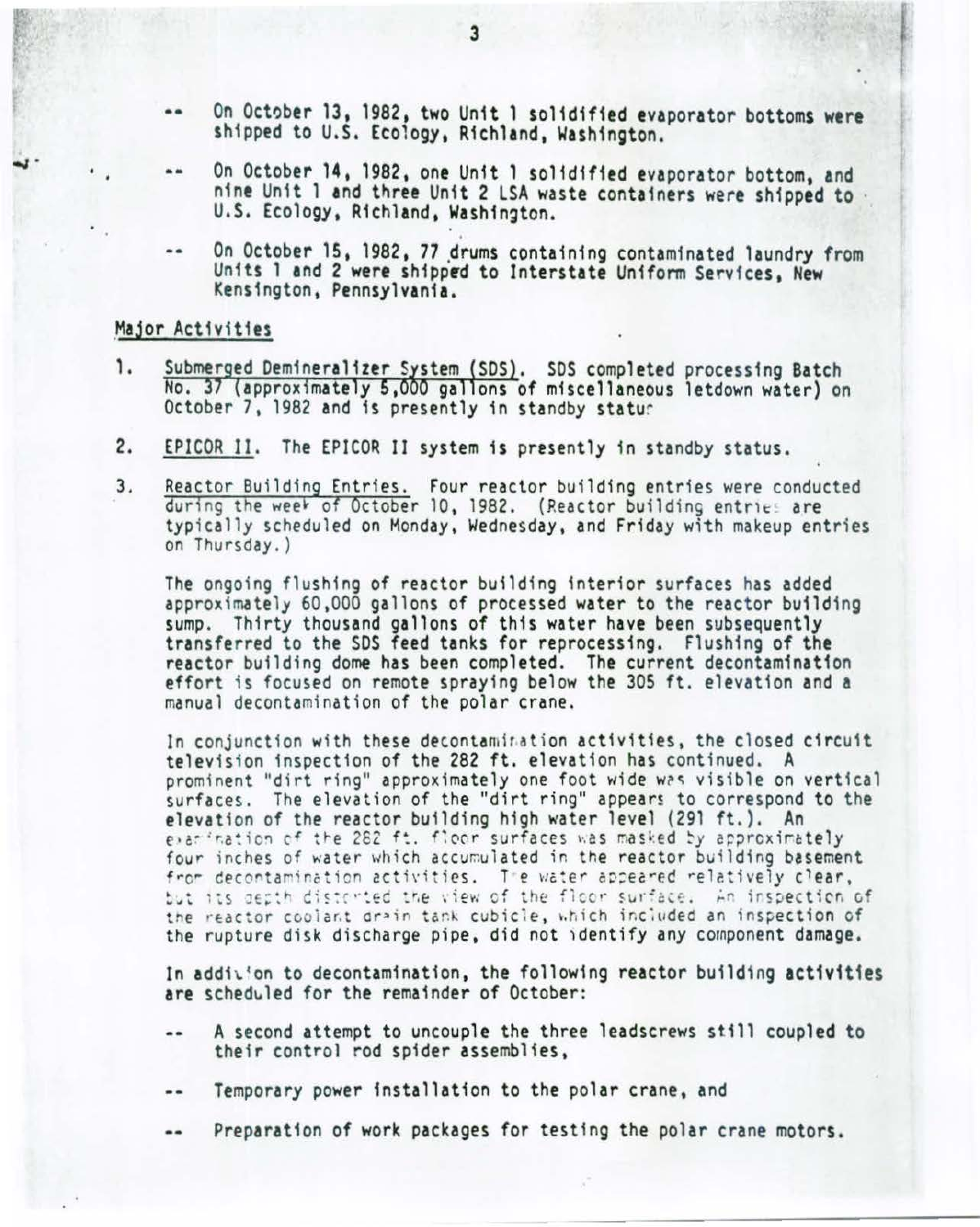- 4. EPICOR II Prefilter Shipment Status. The EPICOR II PF-2 liner, which was shipped from TMI on October 7, 1982, arrived safely at the Idaho National Engineering Laboratory (INEL) on October 12. No prefilter shipments were made this week because of delays in cask availability. Two EPICOR II shipments are scheduled next week: PF-7 on October 20 and PF-8 on October 21, 1982. This schedule is predicated on having a HN-2QO cask available from Hittman Nuclear and a CNS-8-120 cask returned from INEL.
- 5. TMI Aerial Radiological Survey. The aerial radiological survey of the Three Mile Island area has been tentatively scheduled to begin on October 20, 1982. Attachment 1 is the October 14, 1982 NRC press release that describes the survey.

' •

,

.. ~

•